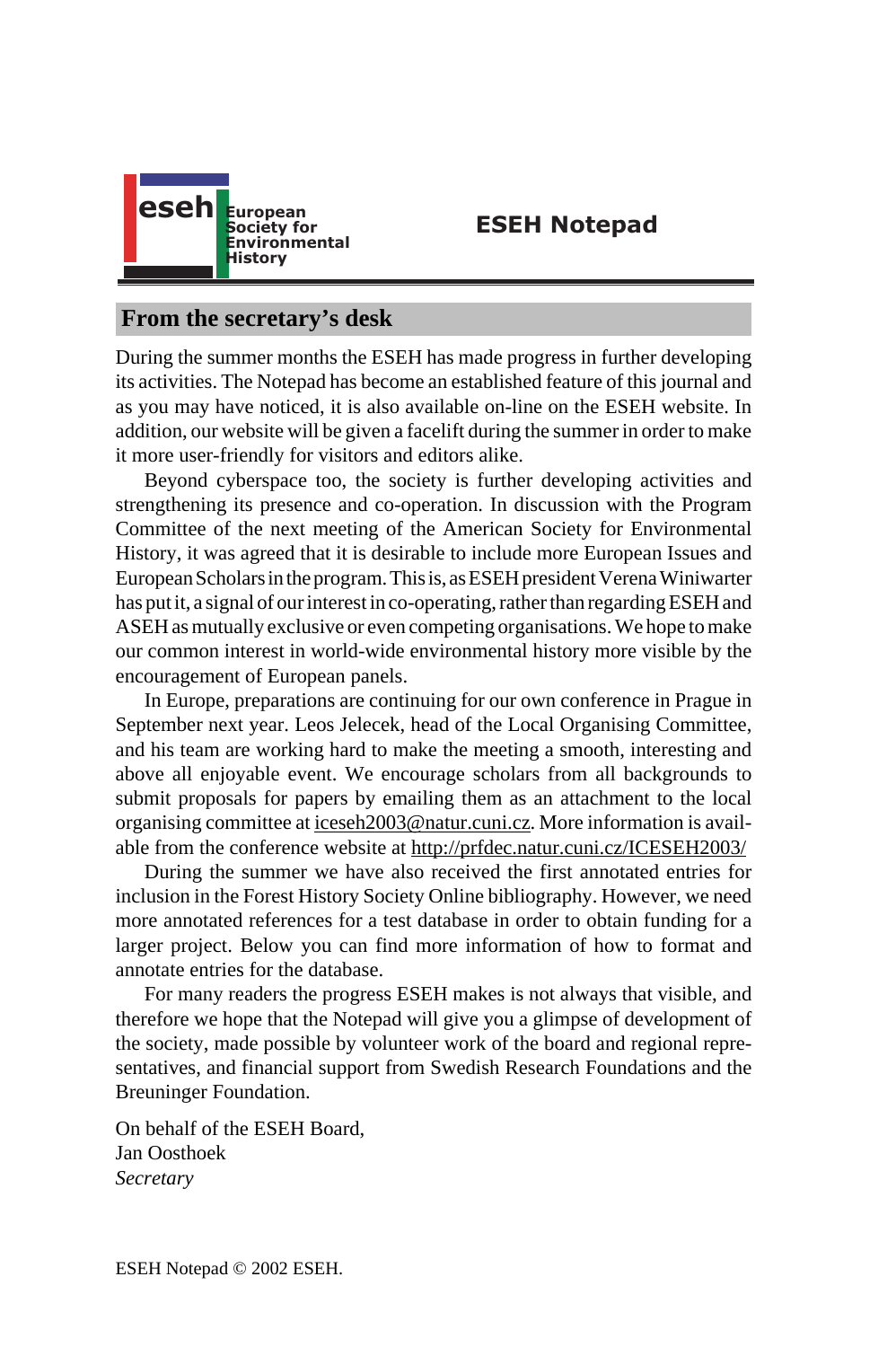#### SOCIETY PAGES

#### **Change of contact details**

Recently the contact email of our regional representative for Spain and Portugal, Mariano Barriendos, has changed. His new email address is mbarrien@am.ub.es.

The email of our Secretary Jan Oosthoek has also changed and his new address is k.j.w.oosthoek@phil.uni-goettingen.de.

We wish to remind all members of ESEH not to forget to report changes in their contact details, especially e-mail. Increasingly we have e-mails returned when we do postings to all our members by e-mail. It is an almost impossible task for us to trace people when they change address. Please report any changes in your contact details to Sofia Åkerberg at sofia.akerberg@histstud.umu.se.

## **New feature on the website**

The editors of Notepad have received a number of requests for announcing new publications in the newsletter. After some discussion we have decided that the newsletter is not the place for such announcements and instead we have created a new feature called 'New in Print' on the ESEH website for announcing new and forthcoming publications. If you want to have your next book announced on the ESEH website, please send details and abstract to Sofia Åkerberg.

#### **European panels at ASEH 2003**

The American Society for Environmental History and ESEH aim to link international scholarship and to foster transatlantic communication and cooperation. It was recognised that the next ASEH m[eeting, to be held in](http://www2.h-net.msu.edu/~environ/) [Providenc](http://www2.h-net.msu.edu/~environ/)e, Rhode Island, would be a good opportunity to demonstrate this. The meeting has been dedicated to the general theme *Mainstreaming the Marginal*. In discussion with the Program Committee Chair, Prof. Ravi Rajan of UC Santa Cruz, we agreed on the desirability of including European Issues and European Scholars in the program. Not only panels, but also round-tables and other suitable forms of presentation and discussion are encouraged. ESEH will endorse all European panels, meaning that the European presenters can use the ESEH homepage to publish their papers electronically either pre- or post-conference, if they wish to do so.

The submission deadline of papers for the ASEH 2003 meeting in Providence is 1 September 2002. More information can be found at www2.h-net.msu.edu/ ~environ/.

### **European entries for the FHS bibliography**

In the May issue of Notepad we reported the start of a joint project with the Forest History Society to include more European entries in their on-line bibliographical database. To date we have received about five sets of useful entries, but to make this project a success, we need many more annotated references. These are needed for creating a test database in order to obtain funding for a larger project.

376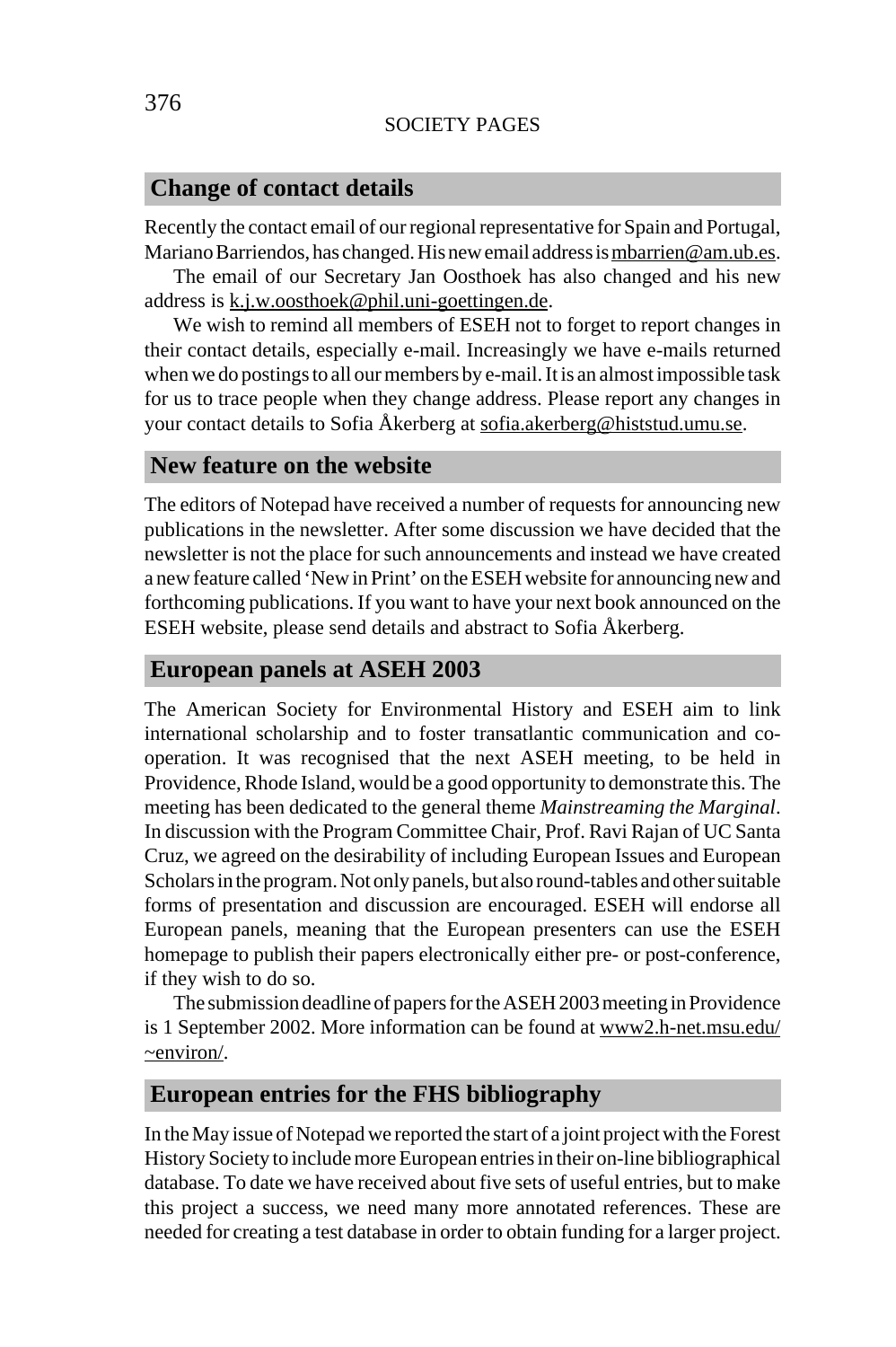#### SOCIETY PAGES

377

If you feel you have the time to write annotations for references you are aware of, either in your native language or in English, please do send them to Jan Oosthoek. The entries should be formatted according to the instruction provided below in order to make inclusion in the database as smooth as possible. We look forward receiving your contributions.

#### **Instructions for formatting entries for ESEH database**

Both English and native language titles are welcome. Non-English titles should include an annotation in English which starts with a translation of the title. Please consider further the following formatting rules:

- a) Full bibliographic data should be included. If a book contains illustrations, notes, bibliography, glossary, index, etc., the entry should list them.
- b) Annotations should be descriptive rather than judgmental (often incomplete sentences are used). Annotations should provide who/what/when/where/why information that is not clearly indicated by the title.
- c) [For book entrie](http://www.eseh.org)s, include both city and state when listing the place of publication if the state is not indicated by the name of the publisher. 'Chapel Hill: University of North Carolina Press' is O.K. because the state (N.C.) is indicated by the name of the publisher. 'Chicago: University of Chicago Press' is NOT O.K.; it should be 'Chicago, Ill.: University of Chicago Press' since the state name is not indicated in the name of the publisher.
- d) *Chicago Manual of Style* rules apply to the Bibliography. One example is that numbers are spelled out in annotations: '18th century' is not acceptable; it should be 'eighteenth century'.

For sample style formats used in the bibliography please visit the ESEH website at www.eseh.org and click on bibliography.

# **Environmental History Summer school**

The Central European University, founded in Budapest ten years ago, is dedicated to helping scholars from post-communist countries in Europe in developing democracy. Details can be found at: www.ceu.hu. Apart from the regular MA and PhD programmes, CEU offers SUN, the 'Summer University', with two week intensive courses for both students and professionals. The Department of Medieval Studies this July offered a course entitled 'People and Nature in Historical Perspective'. 26 students from 13 different countries attended the course held under the direction of Prof. József Laszlovsky and coordinated by Péter Szabó. An interdisciplinary team of resource persons, among them archaeologists Grenville Astill and John Chapman, archeozoologist László Bartosiewicz, historians Richard Hoffman and Richard Unger, as well as climatologist Rudolf Brazdil and others delivered lectures and held seminars. Field trips helped the participants to relate theoretical knowledge to actual landscapes, and to learn to interpret their historical features.